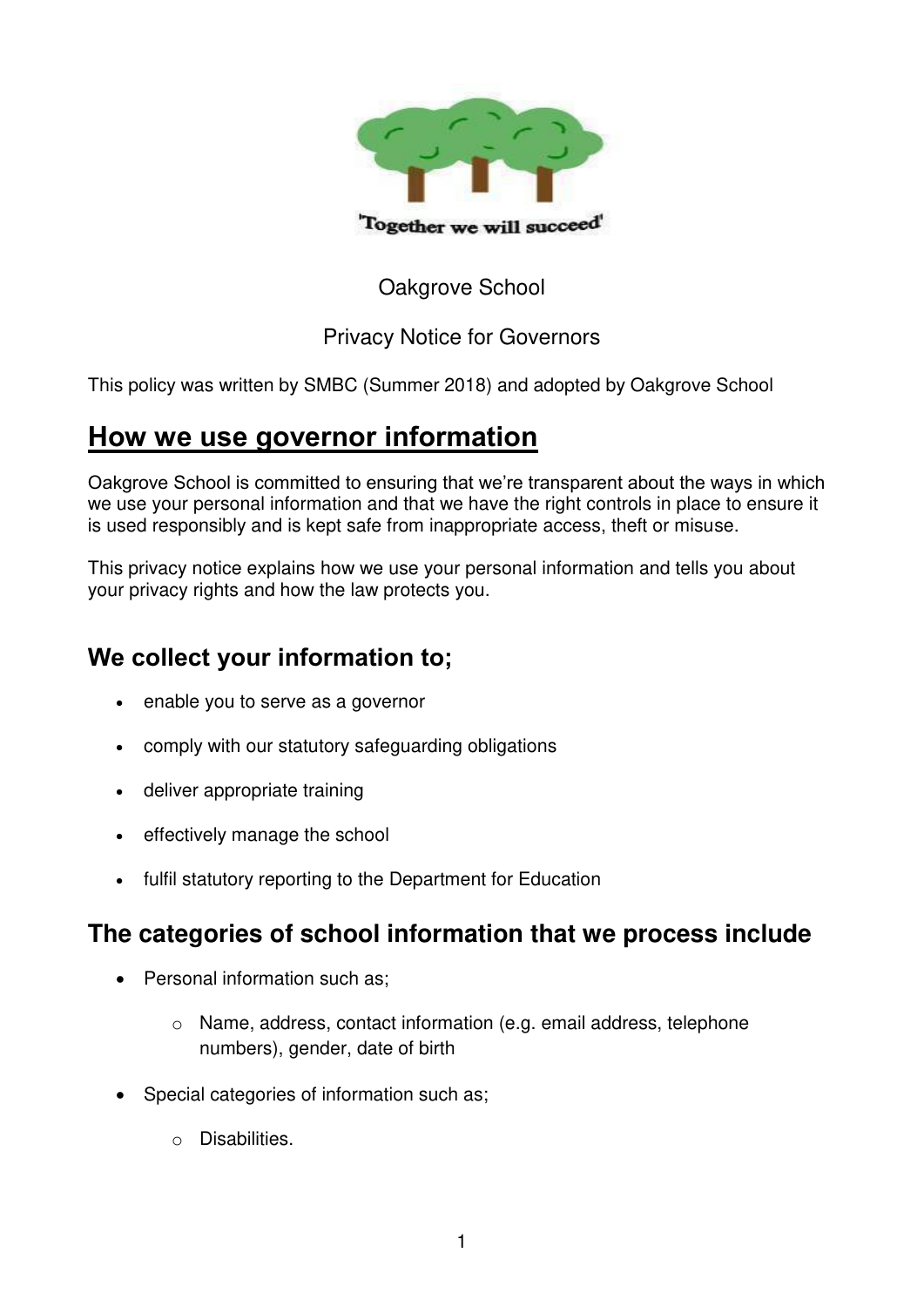## **Why we collect and use governor information**

Under the General Data Protection Regulation (GDPR), the legal basis for processing personal information for general purposes are:

- Processing is necessary to comply with the legal obligations of the controller.
- Processing is necessary for tasks in the public interest or exercise of authority vested in the controller.

Our lawful basis for collecting and processing your information is also further defined

under Article 9, as some of the information we process is deemed to be special categories

of personal data. The following extracts from the GDPR apply;

- The data subject has given explicit consent.
- It is necessary to fulfil the obligations of controller or of data subject.
- $\bullet$  It is in the public interest.

## **Collecting governor information**

We collect personal information via individual Governors.

Governor data is essential for the school's / local authority's operational use. Whilst the majority of personal information you provide to us is mandatory, some of it is requested on a voluntary basis. In order to comply with GDPR, we will inform you at the point of collection, whether you are required to provide certain information to us or if you have a choice in this.

# **Storing governor information**

Any information about a governing body member is kept secure and is only used for purposes directly relevant to your term as a governor at the school. Once your term(s) of office with us has ended, we will retain this file and delete the information in it in accordance with our retention policy. Your personal details will be deleted once your term of office has ended.

For more information on our data retention schedule and how we keep your data safe, please visit [T:\GDPR\Records Retention - Schools 2017 Final.pdf](file://OAK-SR-1.oakgrove.internal/RMStaff/GDPR/Records%20Retention%20-%20Schools%202017%20Final.pdf)

Individual paper files (locked down) and digital data is held. There is high level security arrangements and restricted access to these files.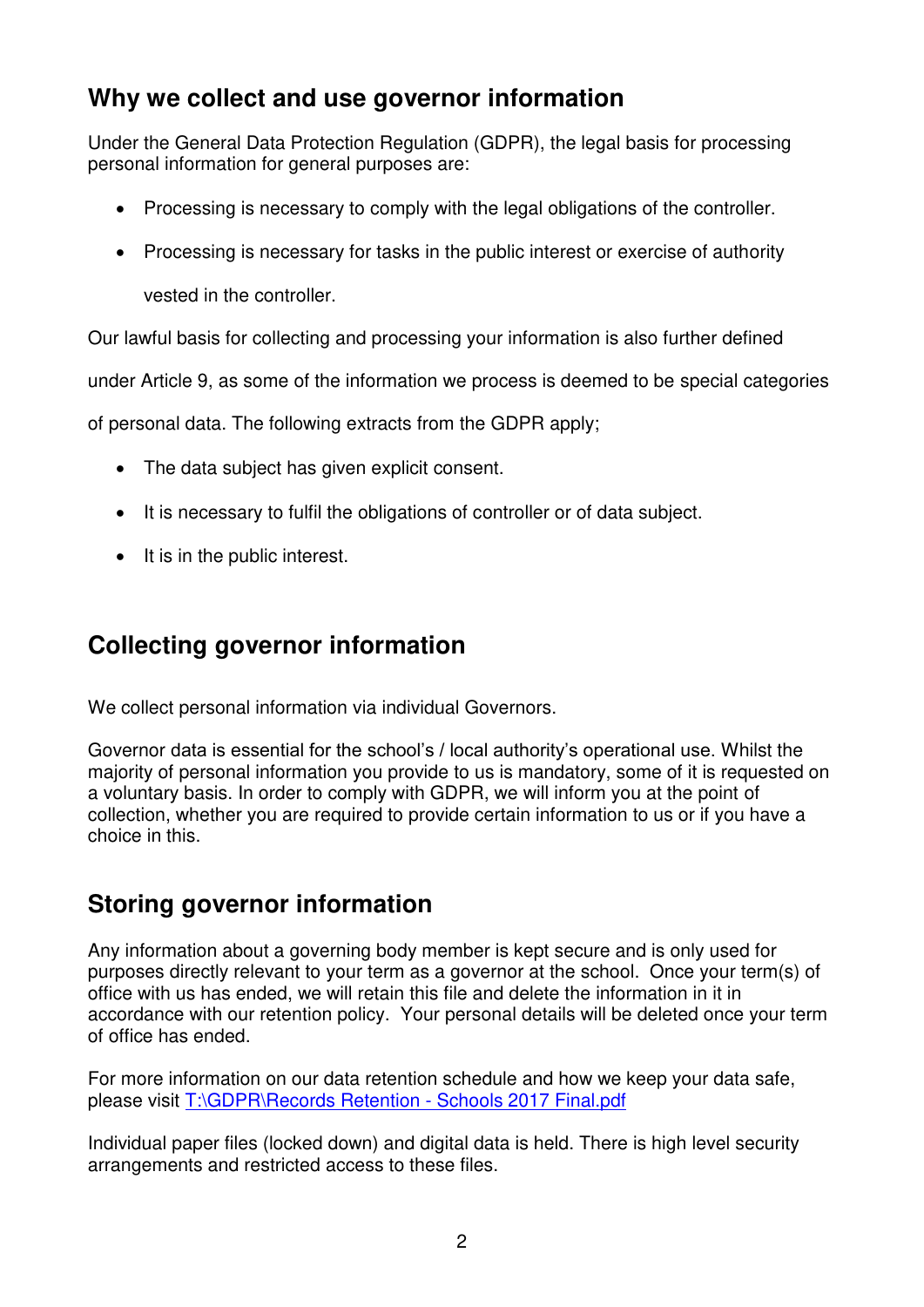## **Who we share governor information with**

We routinely share information with appropriate third parties, including:

- The Department for Education (DFE)
- Ofsted
- Police forces, courts, tribunals
- Local Authority
- The Governing Board

## **Why we share school governor information**

We do not share information about our governors with anyone without consent unless the law and our policies allow us to do so.

#### **Department for Education**

We share personal data with the Department for Education (DfE) on a statutory basis. Under s.538 of the Education Act 1996, and the Academies Financial Handbook, the Secretary of State requires boards to provide certain details they hold about people involved in governance, as volunteered by individuals, and the information kept up to date.

#### **Data collection requirements**

The DfE collects and processes personal data relating to those governing schools (including single and multi academy trusts (MATs)) and all schools are required to ensure they keep their governors details up to date under s.538 of the Education Act 1996, and the Academies Financial Handbook.

To find out more about the data collection requirements placed on us by the Department for Education including the data that we share with them, go to <https://www.gov.uk/education/data-collection-and-censusesfor-schools>

### **Requesting access to your personal data**

Under data protection legislation, you have the right to request access to information about you that we hold. To make a request for your personal information please contact the school or alternatively you can view our Data Subject Rights Policy at [http://www.oakgrove-primary.stockport.sch.uk](http://www.oakgrove-primary.stockport.sch.uk/)